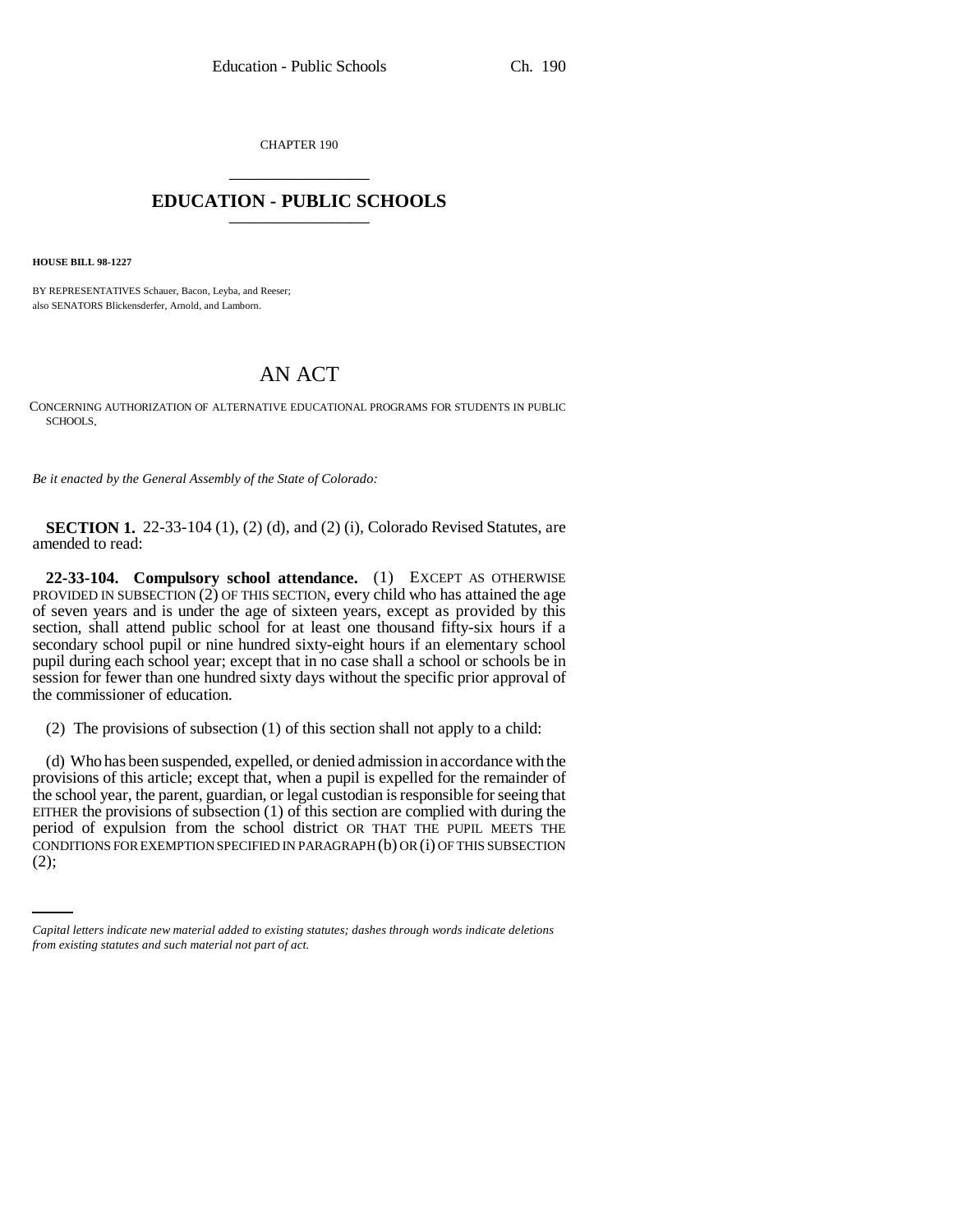(i) Who is being instructed at home:

(I) By a teacher certified pursuant to article 60 or 61 of this title; or

(II) Under a non-public home-based educational program pursuant to section 22-33-104.5; or

(III) IN AN ALTERNATIVE PROGRAM AUTHORIZED PURSUANT TO SECTION 22-33-104.6; OR

**SECTION 2.** Part 1 of article 33 of title 22, Colorado Revised Statutes, is amended BY THE ADDITION OF A NEW SECTION to read:

**22-33-104.6. On-line program - legislative declaration - authorized definitions.** (1) **Legislative declaration.** (a) THE GENERAL ASSEMBLY HEREBY FINDS AND DECLARES THAT TECHNOLOGICAL ADVANCES, PARTICULARLY IN THE DEVELOPMENT AND DISSEMINATION OF RESOURCES THROUGH THE WORLD WIDE WEB, CAN PROVIDE ALTERNATIVES FOR THE PROVISION OF EDUCATIONAL SERVICES THAT CAN BE CUSTOMIZED TO SERVE THE DIVERSE NEEDS OF TODAY'S STUDENT POPULATION.

(b) THE GENERAL ASSEMBLY FURTHER FINDS AND DECLARES THAT THE STATE SHOULD AVAIL ITSELF OF THE ENHANCED SERVICES AVAILABLE AS A RESULT OF SUCH TECHNOLOGICAL ADVANCES TO SERVE THE CITIZENS OF THE STATE MORE APPROPRIATELY.

(2) **Definitions.** AS USED IN THIS SECTION:

(a) "DISTRICT COORDINATOR" MEANS A STAFF PERSON AT THE SCHOOL DISTRICT LEVEL WHO SHALL ADMINISTER AND MONITOR THE ON-LINE PROGRAM FOR THE SCHOOL DISTRICT.

(b) "ON-LINE PROGRAM" MEANS AN ALTERNATIVE ON-LINE EDUCATION PROGRAM AUTHORIZED PURSUANT TO THIS SECTION THAT PROVIDES A SEQUENTIAL PROGRAM OF INSTRUCTION FOR THE EDUCATION OF A CHILD THROUGH SERVICES ACCESSIBLE ON THE WORLD WIDE WEB AND MONITORED BY A DISTRICT COORDINATOR AND A SITE COORDINATOR. AN ON-LINE PROGRAM IS NOT INTENDED TO BE AND DOES NOT QUALIFY AS A PRIVATE OR NONPROFIT SCHOOL.

(c) "PARENT" INCLUDES A PARENT OR GUARDIAN.

(d) "SITE COORDINATOR" MEANS A COUNSELOR OR TEACHER AT A PUBLIC SCHOOL WHO SHALL MONITOR THE PROGRESS OF A STUDENT PARTICIPATING IN THE ON-LINE PROGRAM.

(3) **Program criteria.** A SCHOOL DISTRICT, ANY GROUP OF TWO OR MORE SCHOOL DISTRICTS, OR ANY BOARD OF COOPERATIVE SERVICES IS HEREBY AUTHORIZED TO CREATE AN ON-LINE PROGRAM. THE FOLLOWING GUIDELINES SHALL APPLY TO ANY ON-LINE PROGRAM THAT IS CREATED AND ADMINISTERED PURSUANT TO THE PROVISIONS OF THIS SECTION: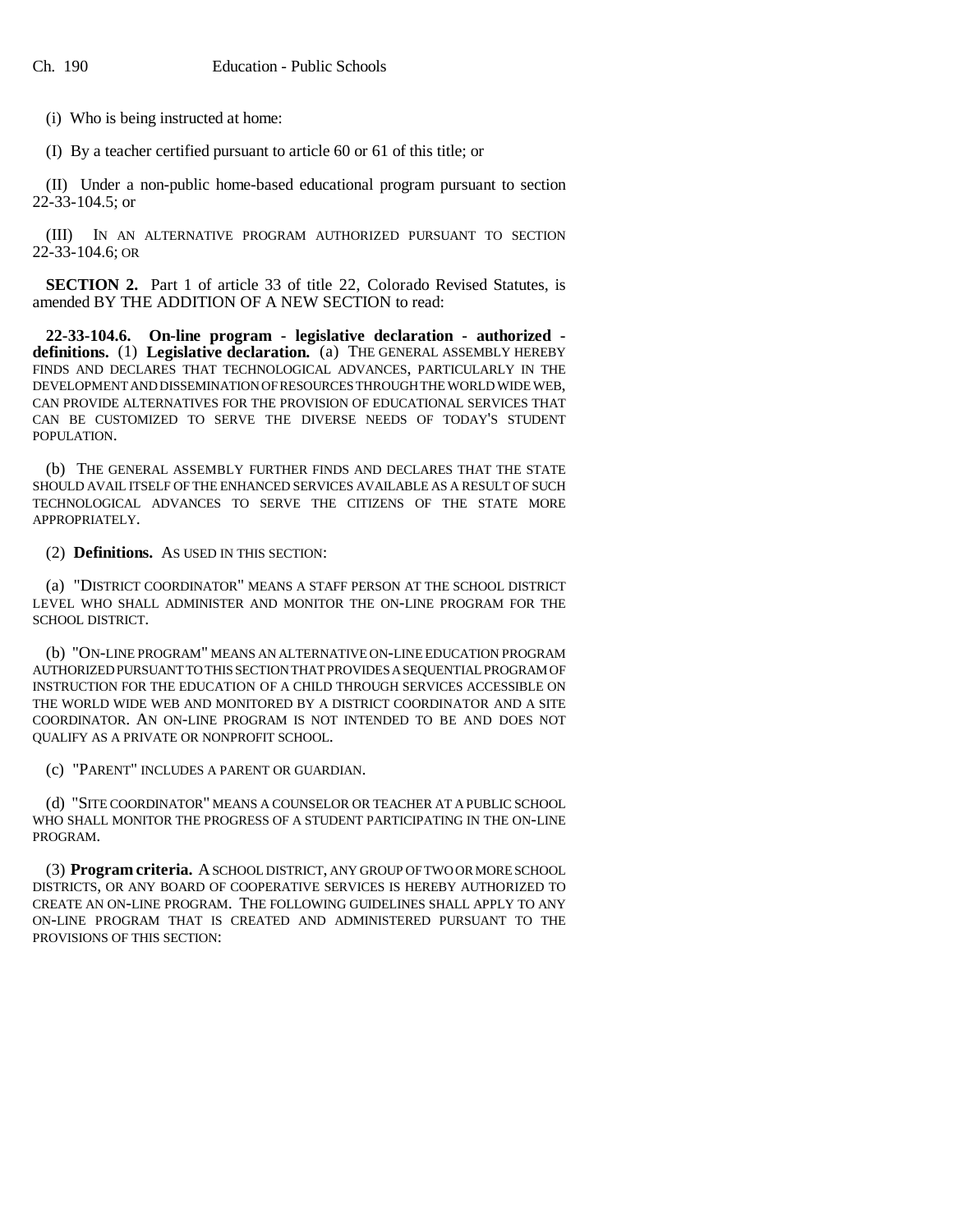(a) A CHILD WHO IS PARTICIPATING IN AN ON-LINE PROGRAM SHALL NOT BE SUBJECT TO COMPULSORY SCHOOL ATTENDANCE AS PROVIDED IN THIS ARTICLE;

(b) AN ON-LINE PROGRAM SHALL INCLUDE REGULAR ASSESSMENT BY THE SITE COORDINATOR AS TO WHETHER A CHILD PARTICIPATING IN THE PROGRAM IS PROGRESSING ON A REGULAR BASIS TOWARD ASSIGNED WORK;

(c) AN ON-LINE PROGRAM SHALL INCLUDE, BUT NEED NOT BE LIMITED TO, EDUCATION IN READING, WRITING, MATHEMATICS, GEOGRAPHY, HISTORY, CIVICS, LITERATURE, AND SCIENCE AND REGULAR COURSES OF INSTRUCTION IN THE CONSTITUTION OF THE UNITED STATES AS PROVIDED IN SECTION 22-1-108;

(d) EACH CHILD PARTICIPATING IN AN ON-LINE PROGRAM SHALL BE EVALUATED, TESTED, AND MONITORED AT THE SAME INTERVALS AS OTHER STUDENTS IN THE GRADE LEVEL IN THE CHILD'S SCHOOL. EACH CHILD PARTICIPATING IN AN ON-LINE PROGRAM SHALL BE SUBJECT TO THE STATEWIDE ASSESSMENTS AS REQUIRED IN SECTION 22-7-409. THE DISTRICT COORDINATOR AND THE SITE COORDINATOR SHALL COLLABORATE TO ENSURE THAT THE CHILD MEETS IN PERSON WITH THE SITE COORDINATOR FOR AN EVALUATION.

(e) AN ON-LINE PROGRAM SHALL INCLUDE:

(I) MENTORING SERVICES DEEMED NECESSARY BY THE SITE COORDINATOR FOR A CHILD PARTICIPATING IN THE ON-LINE PROGRAM AFTER HAVING BEEN EXPELLED FROM A PUBLIC SCHOOL; AND

(II) A PROCESS PURSUANT TO WHICH THE SITE COORDINATOR SHALL NOTIFY ANY CHILD WHO IS NOT PERFORMING SATISFACTORILY IN THE ON-LINE PROGRAM, AS DETERMINED BY THE SCHOOL DISTRICT PROVIDING THE ON-LINE PROGRAM, AND SHALL IDENTIFY OTHER EDUCATIONAL ALTERNATIVES AVAILABLE TO SUCH CHILD;

(f) THE PROVISIONS OF ARTICLE 36 OF THIS TITLE SHALL APPLY TO AN ON-LINE PROGRAM IMPLEMENTED PURSUANT TO THIS SECTION;

(g) THE RECORDS OF EACH CHILD PARTICIPATING IN AN ON-LINE PROGRAM SHALL BE MAINTAINED ON A PERMANENT BASIS BY THE SCHOOL AND THE SCHOOL DISTRICT PROVIDING THE ON-LINE PROGRAM. THE RECORDS SHALL INCLUDE BUT NEED NOT BE LIMITED TO:

(I) ATTENDANCE DATA;

(II) TEST, EVALUATION, AND STATEWIDE ASSESSMENT RESULTS; AND

(III) IMMUNIZATION RECORDS, AS REQUIRED BY SECTIONS 25-4-902 AND 25-4-903, C.R.S.

(h) EACH CHILD PARTICIPATING IN AN ON-LINE PROGRAM SHALL MEET THE CRITERIA FOR SELECTION FOR PARTICIPATION IN SUCH PROGRAM SET BY THE SCHOOL DISTRICT PROVIDING THE ON-LINE PROGRAM AND SHALL DEMONSTRATE THAT HE OR SHE POSSESSES THE APPROPRIATE ELECTRONIC EQUIPMENT AND RESOURCES TO PARTICIPATE IN THE PROGRAM. A SCHOOL DISTRICT MAY PROVIDE SUCH EQUIPMENT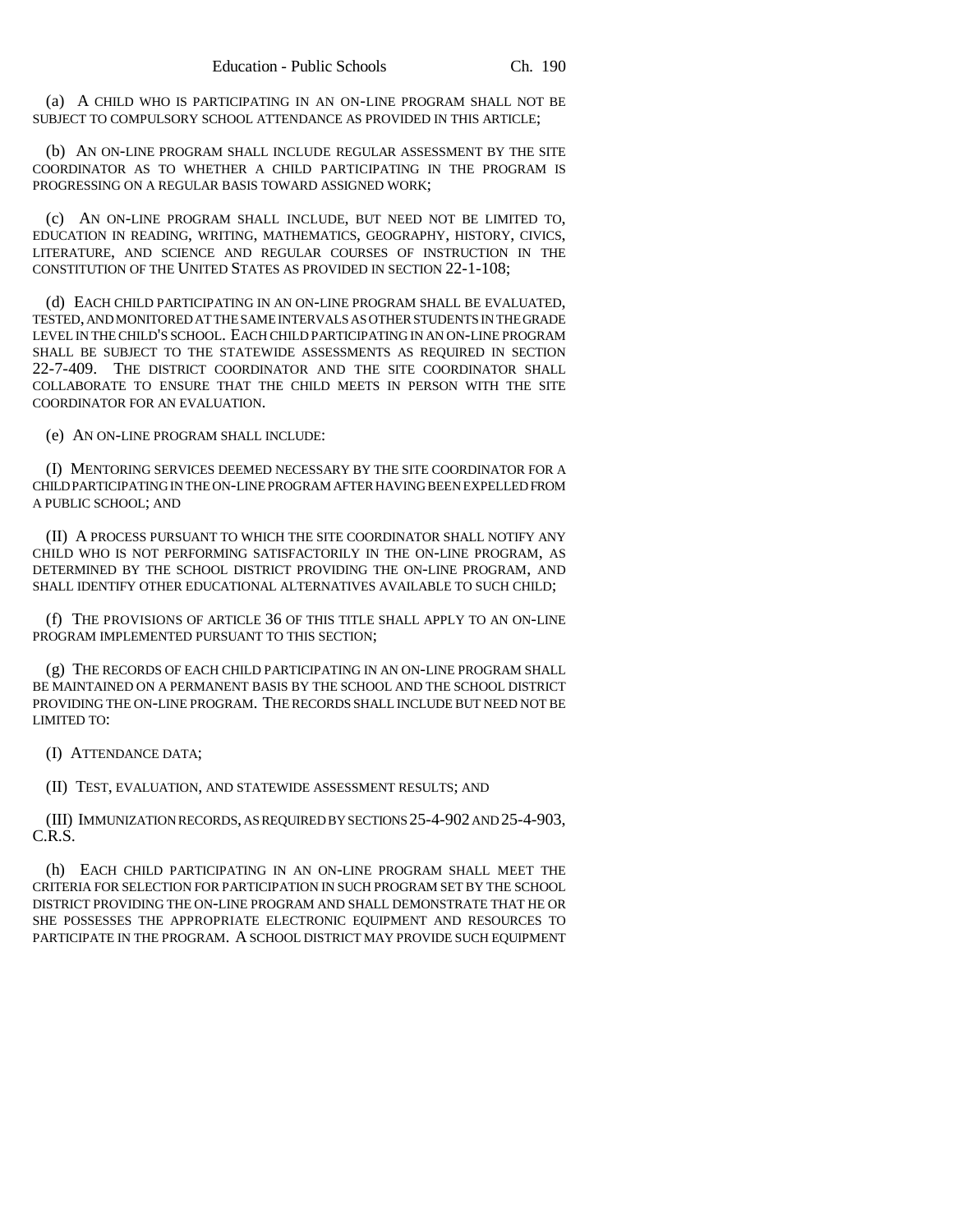AND RESOURCES TO A CHILD PARTICIPATING IN THE ON-LINE PROGRAM.

(4) **Pupil enrollment.** (a) IF A CHILD IS PARTICIPATING IN AN ON-LINE PROGRAM CREATED BY A SCHOOL DISTRICT, THE SCHOOL DISTRICT SHALL BE ENTITLED TO COUNT SUCH CHILD IN ACCORDANCE WITH THE PROVISIONS OF SECTION 22-54-103 (10) FOR PURPOSES OF DETERMINING PUPIL ENROLLMENT UNDER THE "PUBLIC SCHOOL FINANCE ACT OF 1994", ARTICLE 54 OF THIS TITLE, IF, IN THE PRECEDING ACADEMIC YEAR, SUCH CHILD EITHER:

(I) WAS ENROLLED IN A PUBLIC SCHOOL OR CHARTER SCHOOL OF A SCHOOL DISTRICT IN THIS STATE; OR

(II) WAS NOT ENROLLED IN ANY PRIVATE SCHOOL, HAD NOT PARTICIPATED IN A NON-PUBLIC HOME-BASED EDUCATION PROGRAM, OR HAD NOT PARTICIPATED IN HOME INSTRUCTION BY A LICENSED OR CERTIFIED TEACHER.

(b) FOR PURPOSES OF THIS SUBSECTION (4), A CHILD WHO IS PARTICIPATING IN AN ON-LINE PROGRAM, OTHER THAN A CHILD WHO IS PARTICIPATING IN THE ON-LINE PROGRAM AFTER HAVING BEEN EXPELLED FROM A PUBLIC SCHOOL, MAY PARTICIPATE ON AN EQUAL BASIS IN ANY EXTRACURRICULAR OR INTERSCHOLASTIC ACTIVITY OFFERED BY A PUBLIC SCHOOL OR OFFERED BY A PRIVATE SCHOOL, AT THE PRIVATE SCHOOL'S DISCRETION, AS PROVIDED IN SECTION 22-32-116.5.

(c) AS USED IN THIS SUBSECTION (4), "AN EXTRACURRICULAR OR INTERSCHOLASTIC ACTIVITY" SHALL HAVE THE SAME MEANING AS "ACTIVITY" AS SET FORTH IN SECTION 22-32-116.5 (10) (a).

**SECTION 3.** 22-33-105 (5) (a), Colorado Revised Statutes, is amended to read:

**22-33-105. Suspension, expulsion, and denial of admission.** (5) (a) Whenever a petition filed in juvenile court alleges that a child at least fourteen years of age but under eighteen years of age has committed an offense that would constitute a crime of violence, as defined in section 16-11-309, C.R.S., if committed by an adult or whenever charges filed in district court allege that a child has committed such an offense, basic identification information concerning such child and the details of the alleged delinquent act or offense shall be provided immediately to the school district in which the child is enrolled in accordance with the provisions of section 19-1-304 (5), C.R.S. Upon receipt of such information, the board of education of the school district or its designee shall determine whether the student has exhibited behavior that is detrimental to the safety, welfare, and morals of the other students or of school personnel in the school and whether educating the student in the school may disrupt the learning environment in the school, provide a negative example for other students, or create a dangerous and unsafe environment for students, teachers, and other school personnel. The determination may be made in executive session to the extent allowed by section 24-6-402 (4) (h), C.R.S. If the board of education or its designee, in accordance with the provisions of this subsection (5), makes a determination that the student should not be educated in the school, it may proceed with suspension or expulsion in accordance with subsection (2) of this section and section 22-33-106. Alternatively, the board of education or its designee may determine that it will wait until the conclusion of the juvenile proceedings to consider the expulsion matter, in which case it shall be the responsibility of the district to provide the student with an